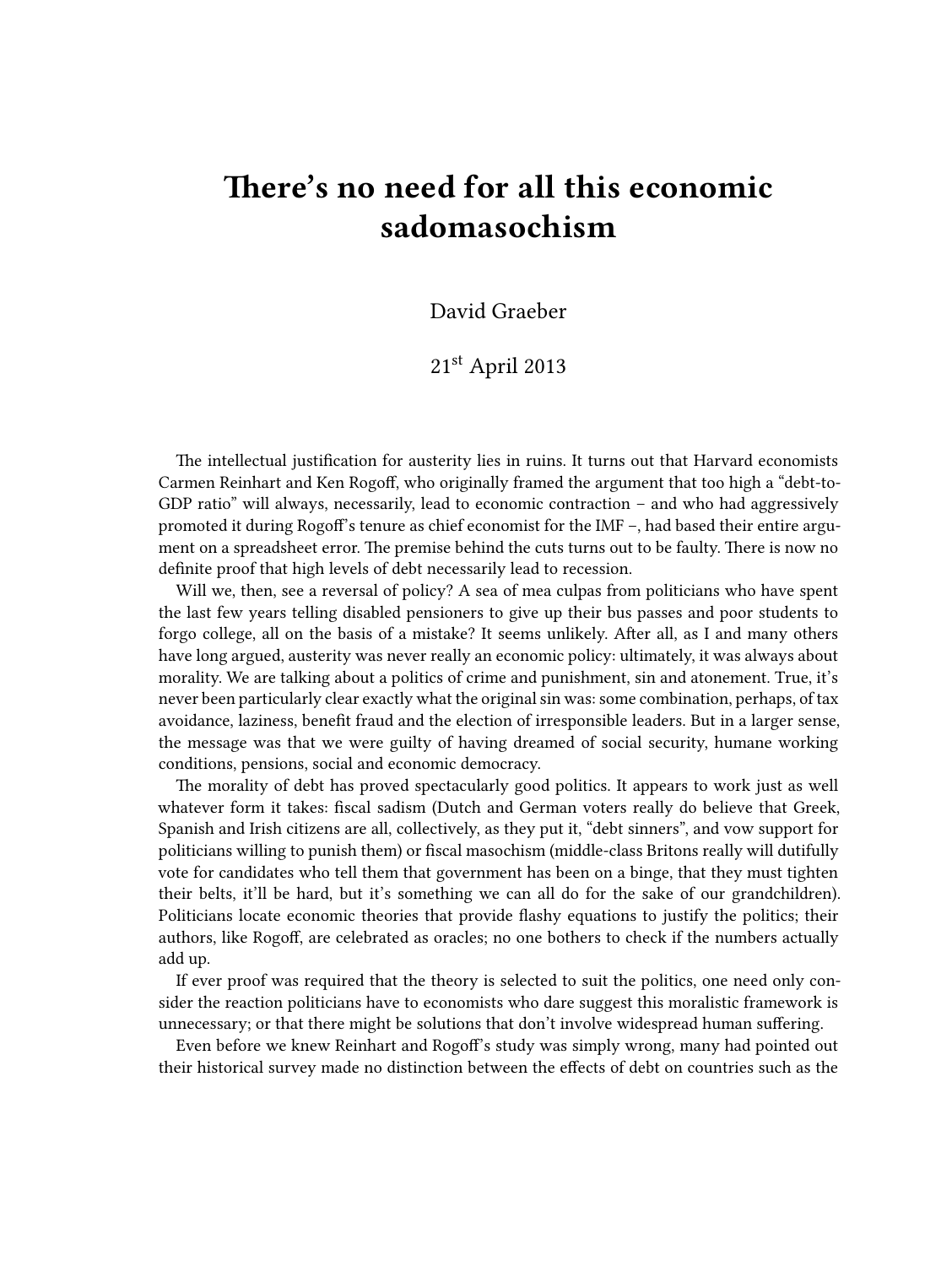US or Japan – which issue their own currency and therefore have their debt denominated in that currency – and countries such as Ireland, Greece, that do not. But the real solution to the eurobond crisis, some have argued, lies in precisely this distinction.

Why is Japan not in the same situation as Spain or Italy? It has one of the highest public debtto-GDP ratios in the world (twice that of Ireland), and is regularly featured in magazines like the Economist as a prima facie example of an economic basket case, or at least, how not to manage a modern industrial economy. Yet they have no problem raising money. In fact the rate on their 10 year bonds is under 1%. Why? Because there's no danger of default. Everyone knows that in the event of an emergency, the Japanese government could simply print the money. And Japanese money, in turn, will always be good because there is a constant demand for it by anyone who has to pay Japanese taxes.

This is precisely what Ireland, or Spain, or any of the other troubled southern eurozone countries, cannot do. Since only the German-dominated European Central Bank can print euros, investors in Irish bonds fear default, and the interest rates are bid up accordingly. Hence the vicious cycle of austerity. As a larger percentage of government spending has to be redirected to paying rising interest rates, budgets are slashed, workers fired, the economy shrinks, and so does the tax base, further reducing government revenues and further increasing the danger of default. Finally, political representatives of the creditors are forced to offer "rescue packages", announcing that, if the offending country is willing to sufficiently chastise its sick and elderly, and shatter the dreams and aspirations of a sufficient percentage of its youth, they will take measures to ensure the bonds will not default.

Warren Mosler and Philip Pilkington are two economists who dare to think beyond the shackles of Rogoff-style austerity economics. They belong to the modern money theory school, which starts by looking at how money actually works, rather than at how it should work. On this basis, they have made a powerful case that if we just get back to that basic problem of money-creation, we may well discover that none of this is ever necessary to begin with. In conjunction with the Levy Institute at Bard College, they propose an ingenious, yet elegant solution to the eurobond crisis. Why not simply add a bit of legal language to, say, Irish bonds, declaring that, in the event of default, those bonds could themselves be used to pay Irish taxes? Investors would be reassured the bonds would remain "money good" even in the worst of crises – since even if they weren't doing business in Ireland, and didn't have to pay Irish taxes, it would be easy enough to sell them at a slight discount to someone who does. Once potential investors understood the new arrangement, interest rates would fall back from 4–5% to a manageable 1–2%, and the cycle of austerity would be broken.

Why has this plan not been adopted? When it was proposed in the Irish parliament in May 2012, finance minster Michael Noonan rejected the plan on completely arbitrary grounds (he claimed it would mean treating some bond-holders differently than others, and ignored those who quickly pointed out existing bonds could easily be given the same legal status, or else, swapped for taxbacked bonds). No one is quite sure what the real reason was, other than perhaps an instinctual bureaucratic fear of the unknown.

It's not even clear that anyone would even be hurt by such a plan. Investors would be happy. Citizens would see quick relief from cuts. There'd be no need for further bailouts. It might not work as well in countries such as Greece, where tax collection is, let us say, less reliable, and it might not entirely eliminate the crisis. But it would almost certainly have major salutary effects. If the politicians refuse to consider it – as they so far have done –, it's hard to see any reason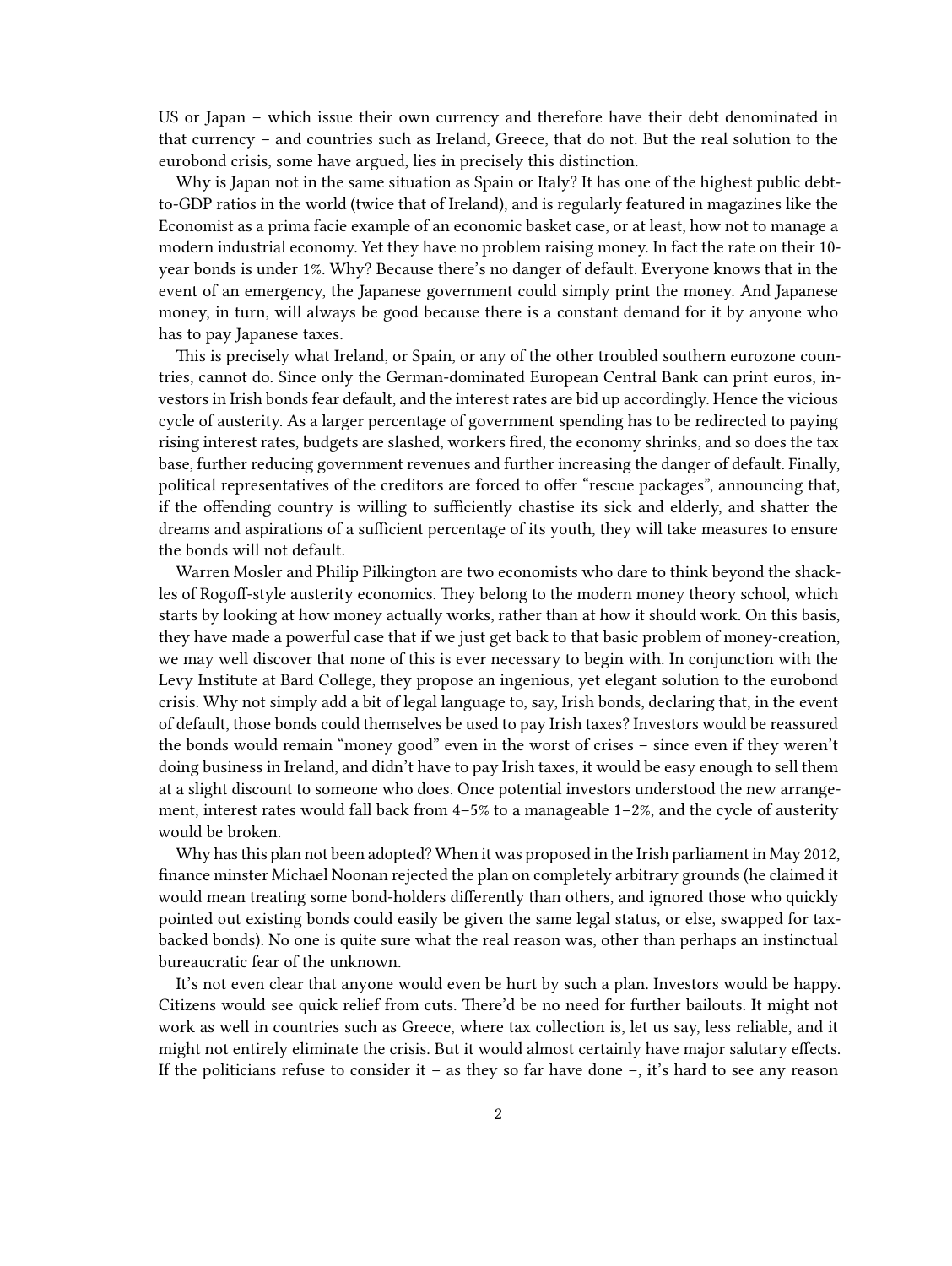other than sheer incredulity at the thought that the great moral drama of modern times might in fact be nothing more than the product of bad theory and faulty data series.